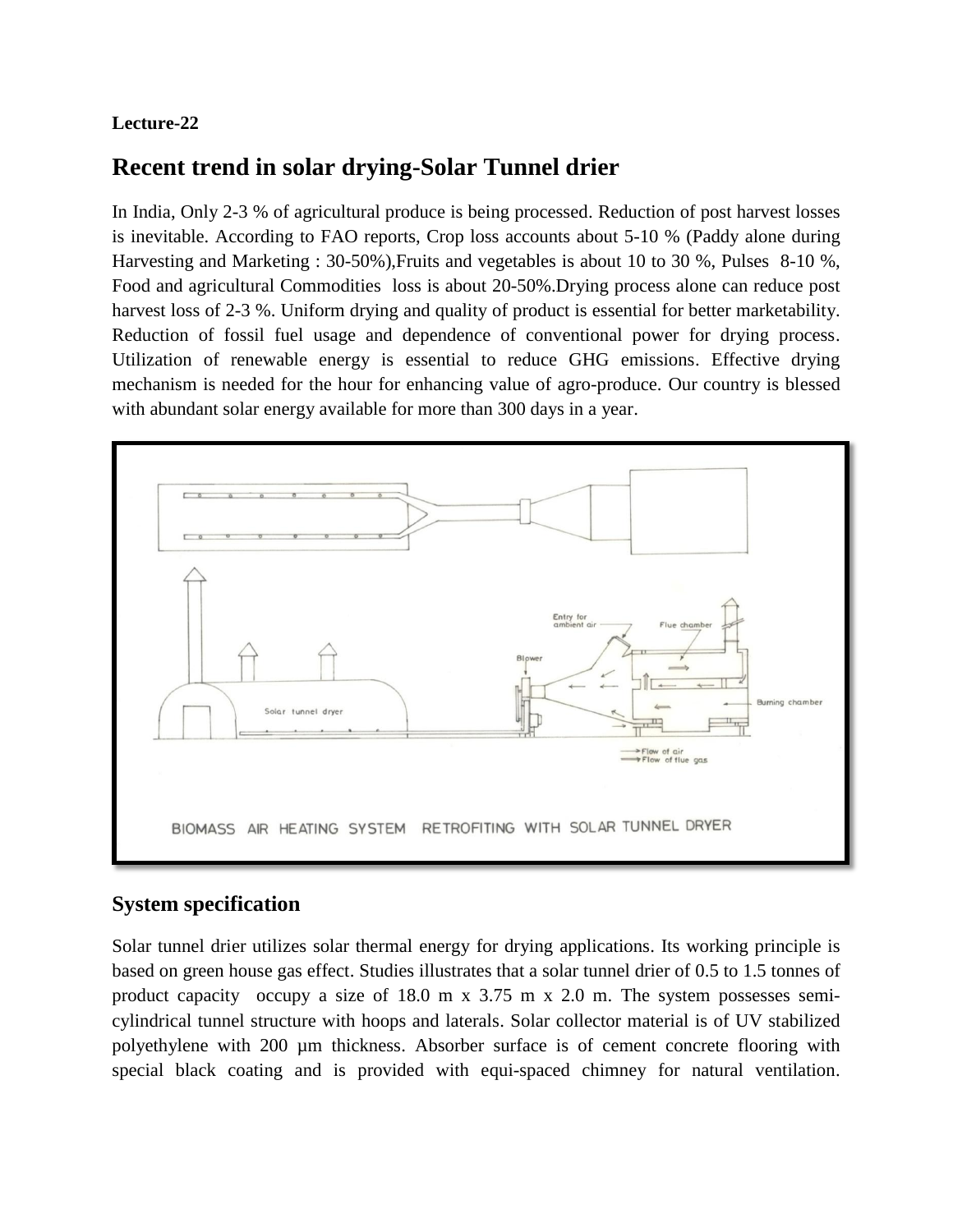Temperature boosted upto  $20-25^{\circ}\text{C}$  than ambient in this drier. Drying time is reduced up to 50% and labour requirement is also reduced to 40 % than conventional drying.

Following figures gives clear understanding about solar tunnel drier.